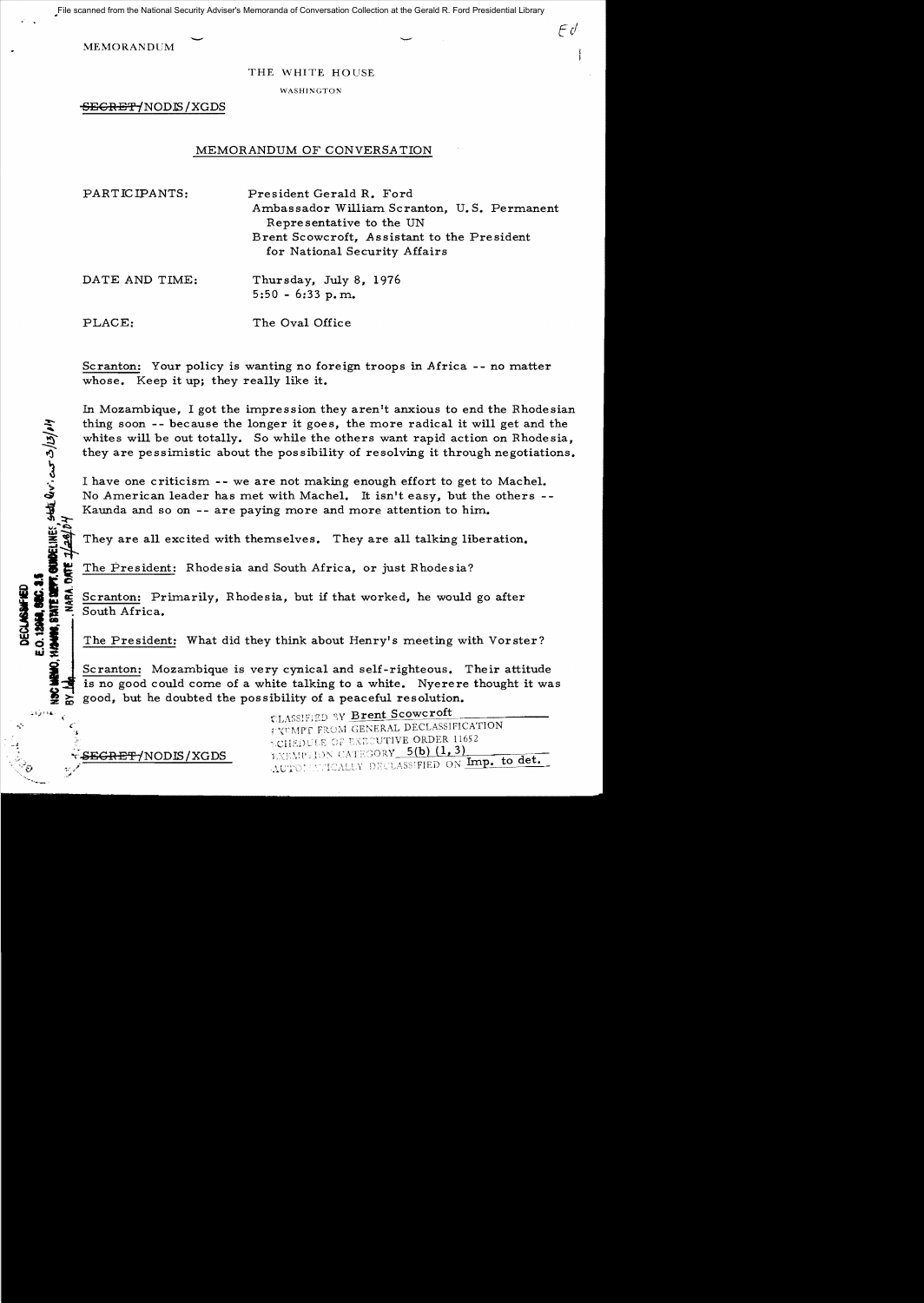## &EGRET *INODIS* /XGDS 2

The man with the most impact is Machel, because he is working at it. He is training troops, spending time at the front, etc.

We will not break the Arab-African anti-Israeli front this year. The Vorster visit to Israel killed us for this year. They don't want to throw Israel out of the UN, but there will be lots of rhetoric this fall.

What about the Ugandan resolution?

-

The President: [Described the discussion with Kissinger yesterday.] I would not offer a resolution. I think it is bad parliamentary tactics.

Scranton: We did have a resolution. No one would buy it. The British then offered one. We may get several more on board, but it looks like they have nine votes and we will have to veto.

But my point is something different. If you had been Rabin, wouldn't you have done the same thing if you could?

The President: I sure would.

Scranton: I plan to say that as a personal note, because I don't think most people realize the responsibility of a head of government.

[Discussion of the possibility of Presidential press conference tomorrow and questions on Uganda.]



<del>SEGRET/</del>SENSITIVE/XGDS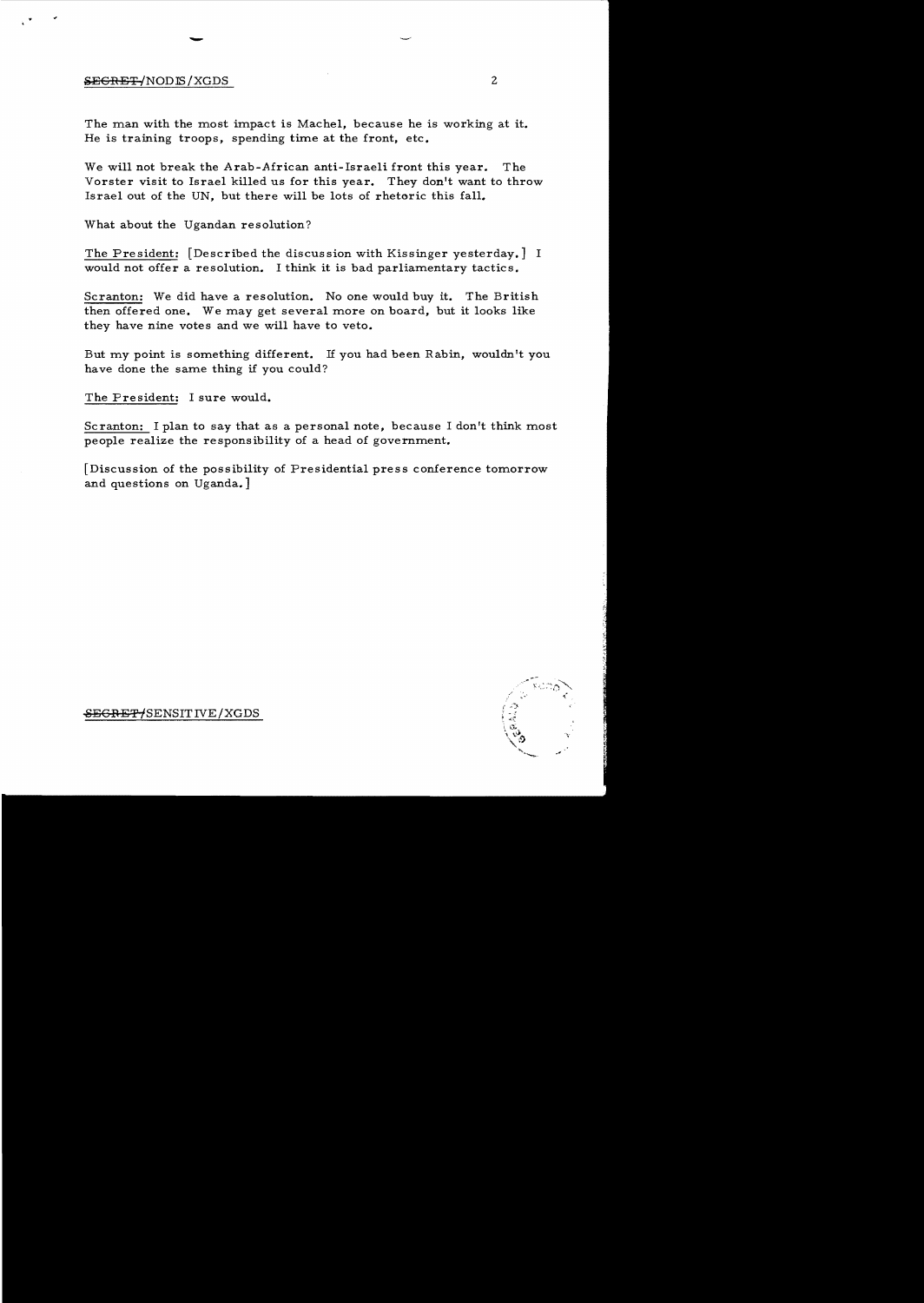$P/S$ cranton  $894775$ 

e i liberatur.<br>Seminari i liberatur

Le 2pm point en fortiger torps - in unitter whose - king it up I has undy the it. the Myornburg on Last myresin they aren't confins to evale Rhodesian thing soon - bene clampo it pour the more radical it withget a white world become to tally . So control won't saying attion on Rhodesia, but they present about justifity pusting it then weight. One entrain - cue not making hung Most to get to Machel. No marion texte has write of Market Striggit easy, but to him They are all excited w/ themselves, They are Outaking liberation P Bunhoia & S. R or port Stot Rhodina Se Primarik Rhodesie, huit up trat crahed, de combingo often SA What had they trick about R uniting a / Verste Se Mozam. why cypricate self righting - up a white. They ever that it good, but don't ted possibility of percept searchitics. The more after most impart is heached daconse la version at it - la vation troops, spending time it a provent at ... We will not heak a Cras-Operan contr - I front this year The Virster

**DECLASSIFIED** NSC MEMO, 11/24106, STATE DEPT. QUIDELINES, State le v. en 3/0/04 NARA, DATE  $2/28/18$  $BY_{\perp}M$